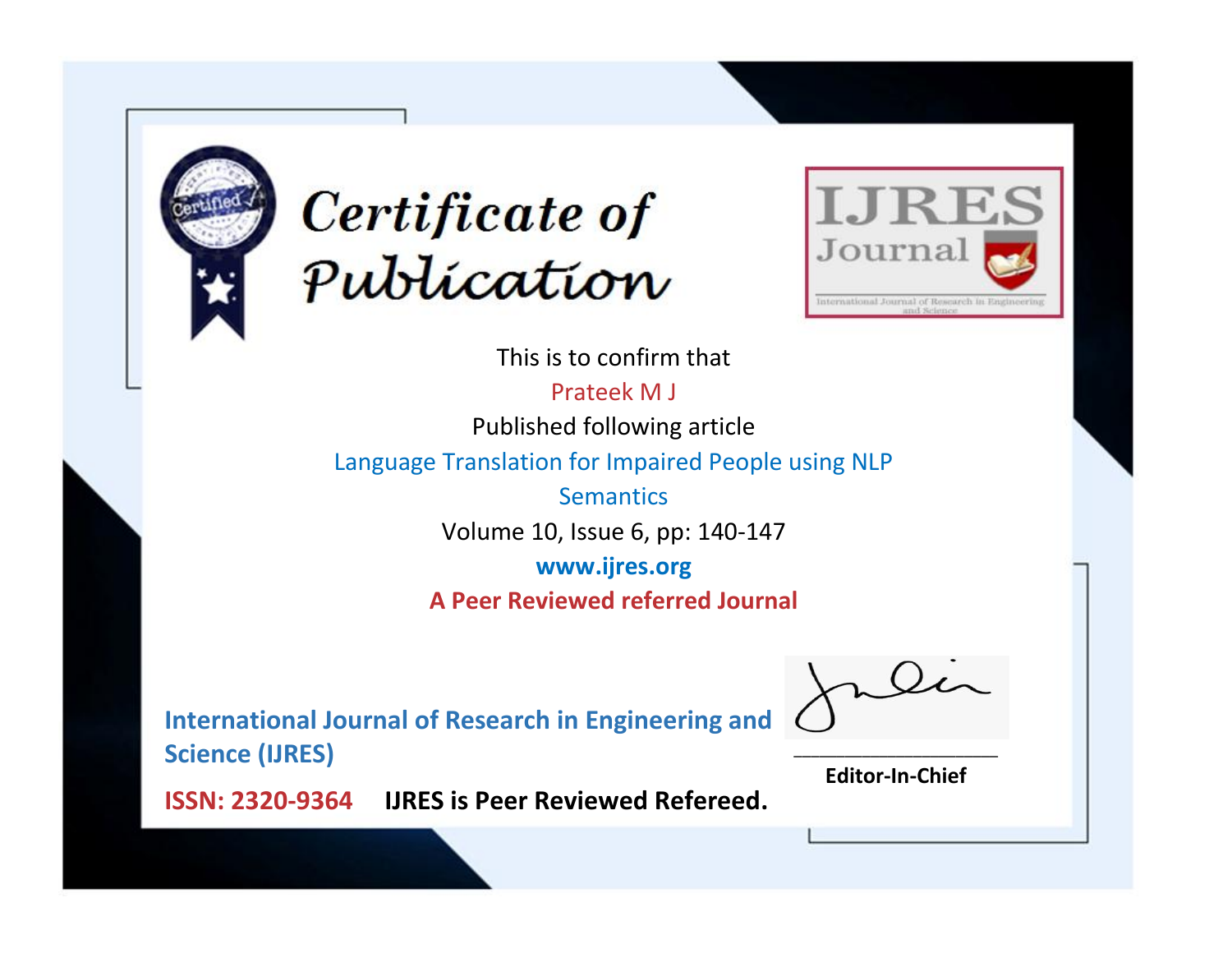



This is to confirm that

Sai Charan

Published following article

Language Translation for Impaired People using NLP

**Semantics** 

Volume 10, Issue 6, pp: 140-147

**www.ijres.org**

**A Peer Reviewed referred Journal**

**International Journal of Research in Engineering and Science (IJRES)**

\_\_\_\_\_\_\_\_\_\_\_\_\_\_\_\_\_\_\_\_\_\_\_\_ **Editor-In-Chief**

**Journal.**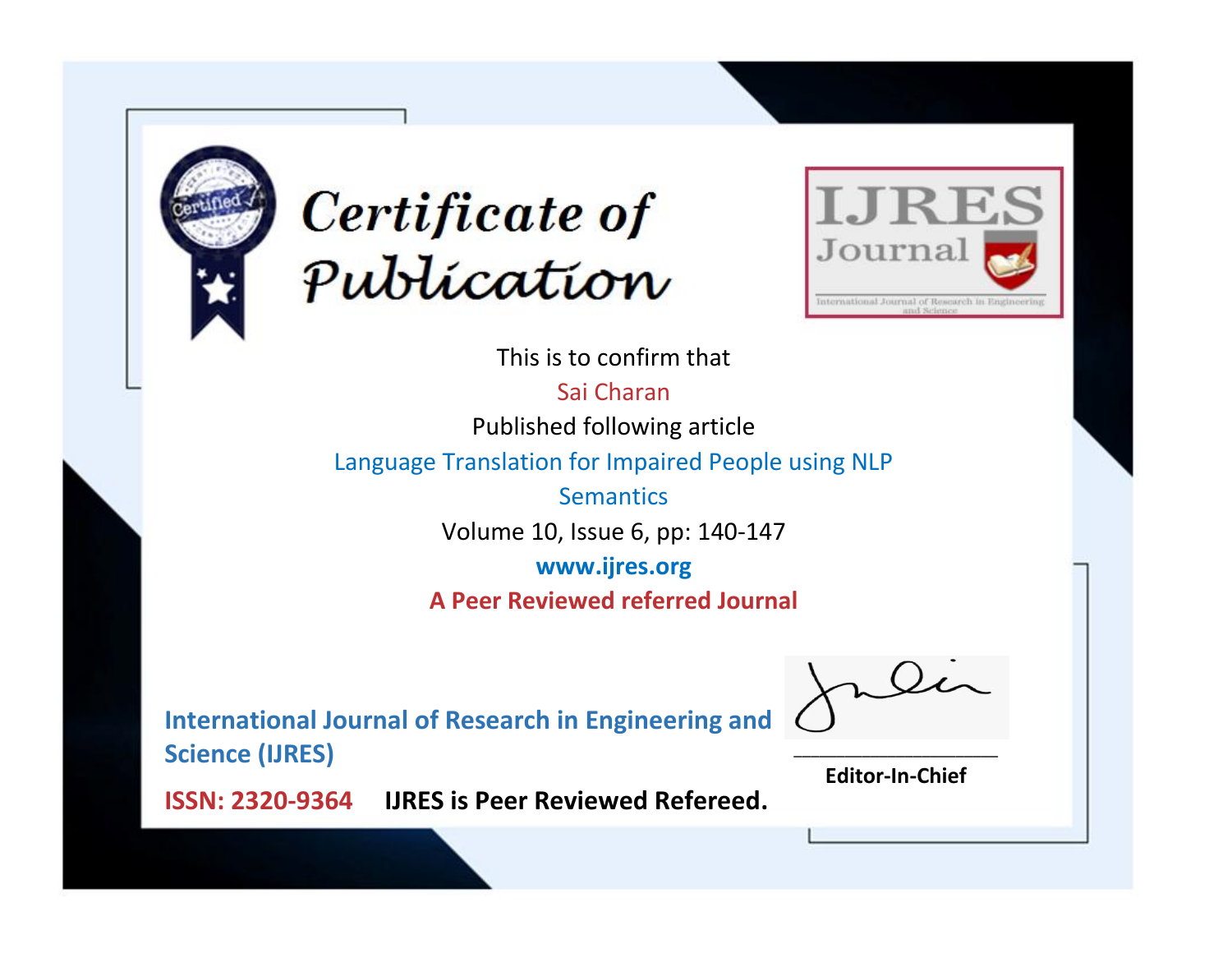



This is to confirm that Sanjan S Shetty Published following article Language Translation for Impaired People using NLP **Semantics** Volume 10, Issue 6, pp: 140-147 **www.ijres.org A Peer Reviewed referred Journal**

**International Journal of Research in Engineering and Science (IJRES)**

\_\_\_\_\_\_\_\_\_\_\_\_\_\_\_\_\_\_\_\_\_\_\_\_ **Editor-In-Chief**

**Journal.**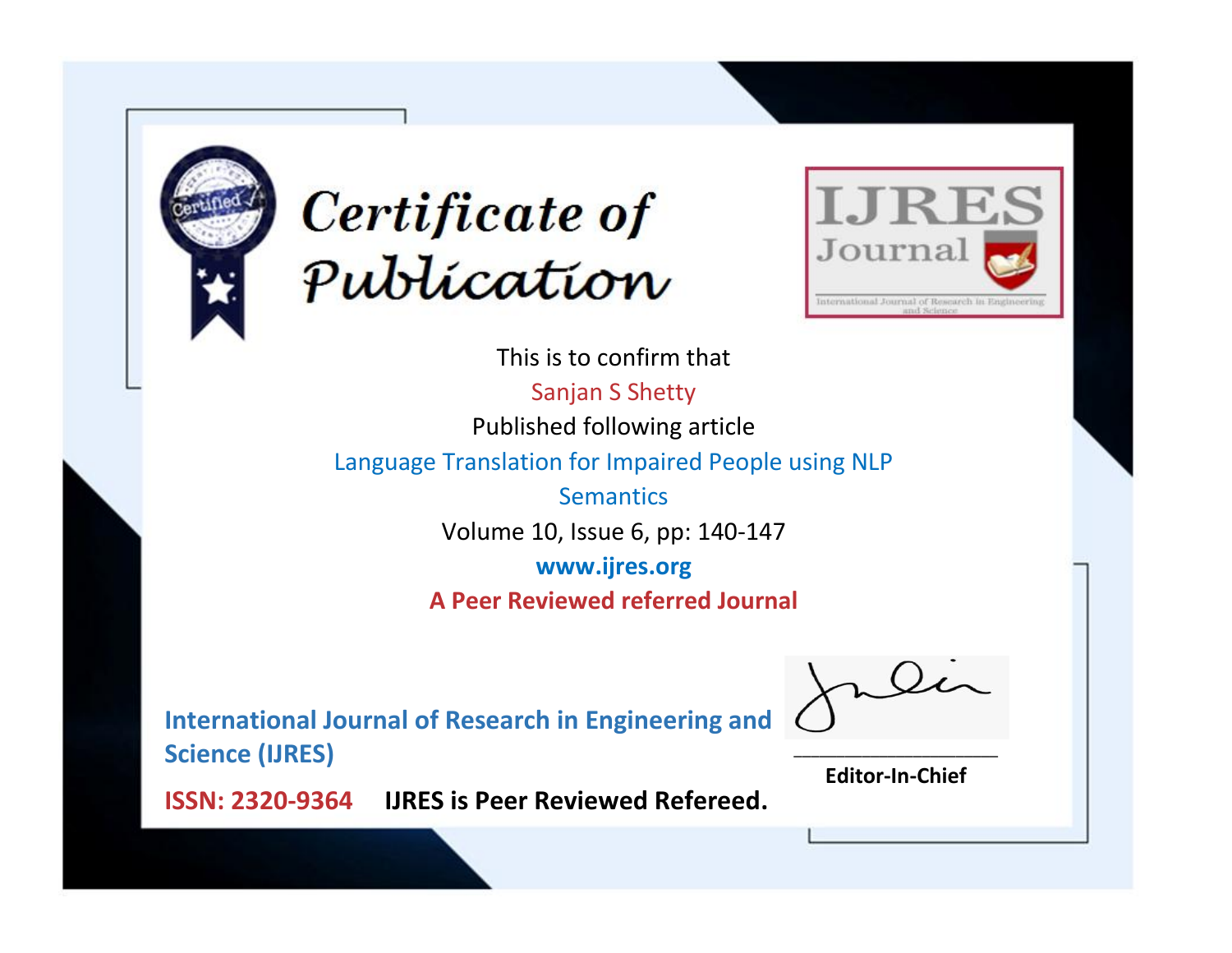



This is to confirm that

Vinayak H

Published following article

Language Translation for Impaired People using NLP

**Semantics** 

Volume 10, Issue 6, pp: 140-147

**www.ijres.org**

**A Peer Reviewed referred Journal**

**International Journal of Research in Engineering and Science (IJRES)**

\_\_\_\_\_\_\_\_\_\_\_\_\_\_\_\_\_\_\_\_\_\_\_\_ **Editor-In-Chief**

**Journal.**